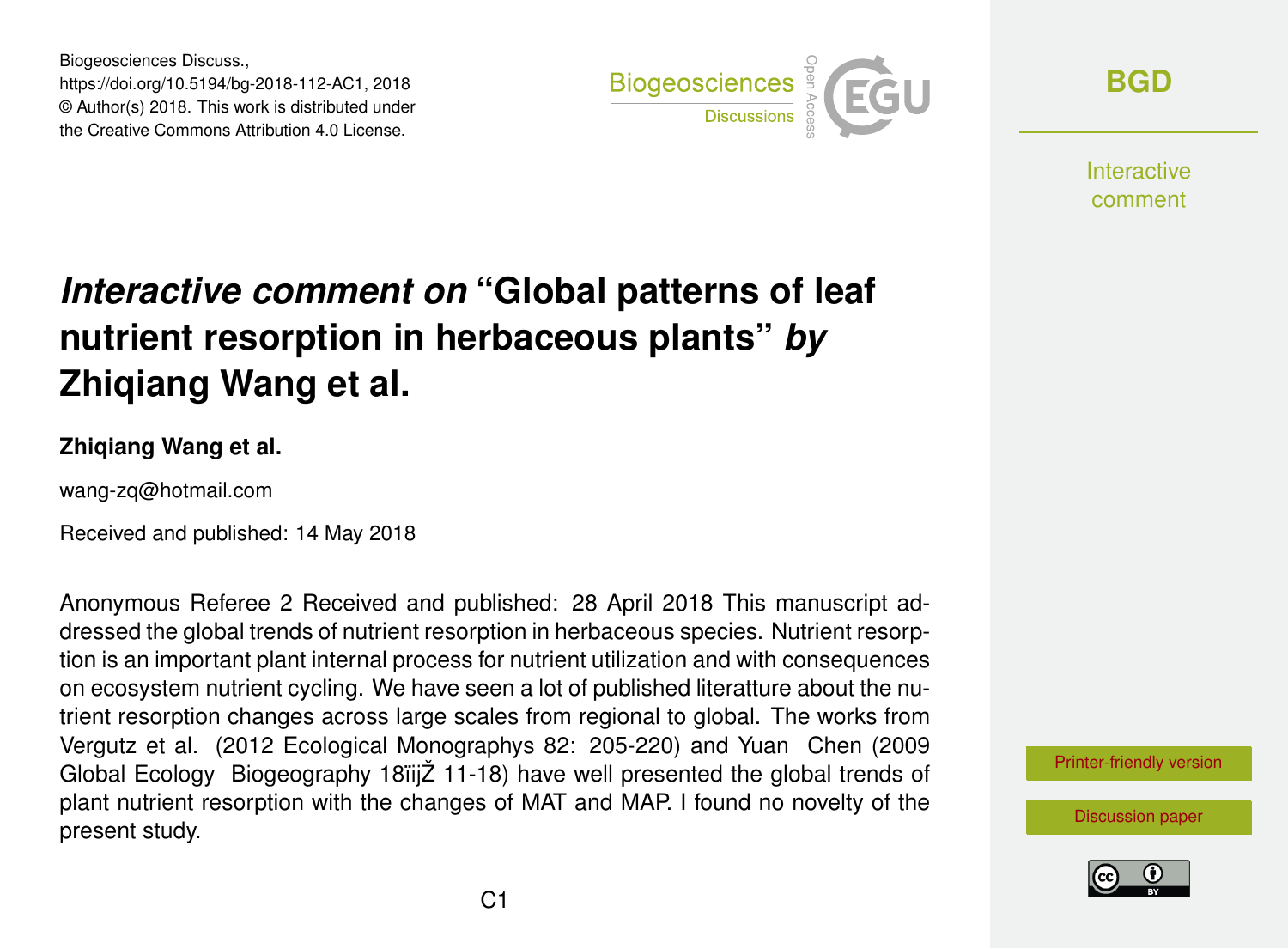Response: We are appreciated your comment. But we, in here, must be pointed out that Yuan Chen (2009) have focused solely on woody species. Never did they consider the global trends of nutrient resorption in herbaceous plant at global scale. Vergutz et al (2012) have examined the plant nutrients resportion in relation to climate, but global relationship of herbaceous plants remain difficult to identify because of a lack of available data (also see figure 1 and 2). In addition, Yuan and Chen (2009) found resorption of N increased with latitude but decreased with MAT and MAP, whereas for P resorption the opposite relationships were true. In contrast, Vergutz et al. (2012) found similar, statistically significant climate trends for N and P. Such mixed findings allow us to further explore the global trends of nutrient resorption, especially for herbaceous plants. In this study, we first quantified the global patterns of nitrogen and phosphorus resorption in herbaceous plants at a global scale, and believe that these important findings can help improve understanding nutrient resorption of different plant growthforms in relation to various climate ambient factors at the global scale.

Interactive comment on Biogeosciences Discuss., https://doi.org/10.5194/bg-2018-112, 2018.

## **[BGD](https://www.biogeosciences-discuss.net/)**

Interactive comment

[Printer-friendly version](https://www.biogeosciences-discuss.net/bg-2018-112/bg-2018-112-AC1-print.pdf)

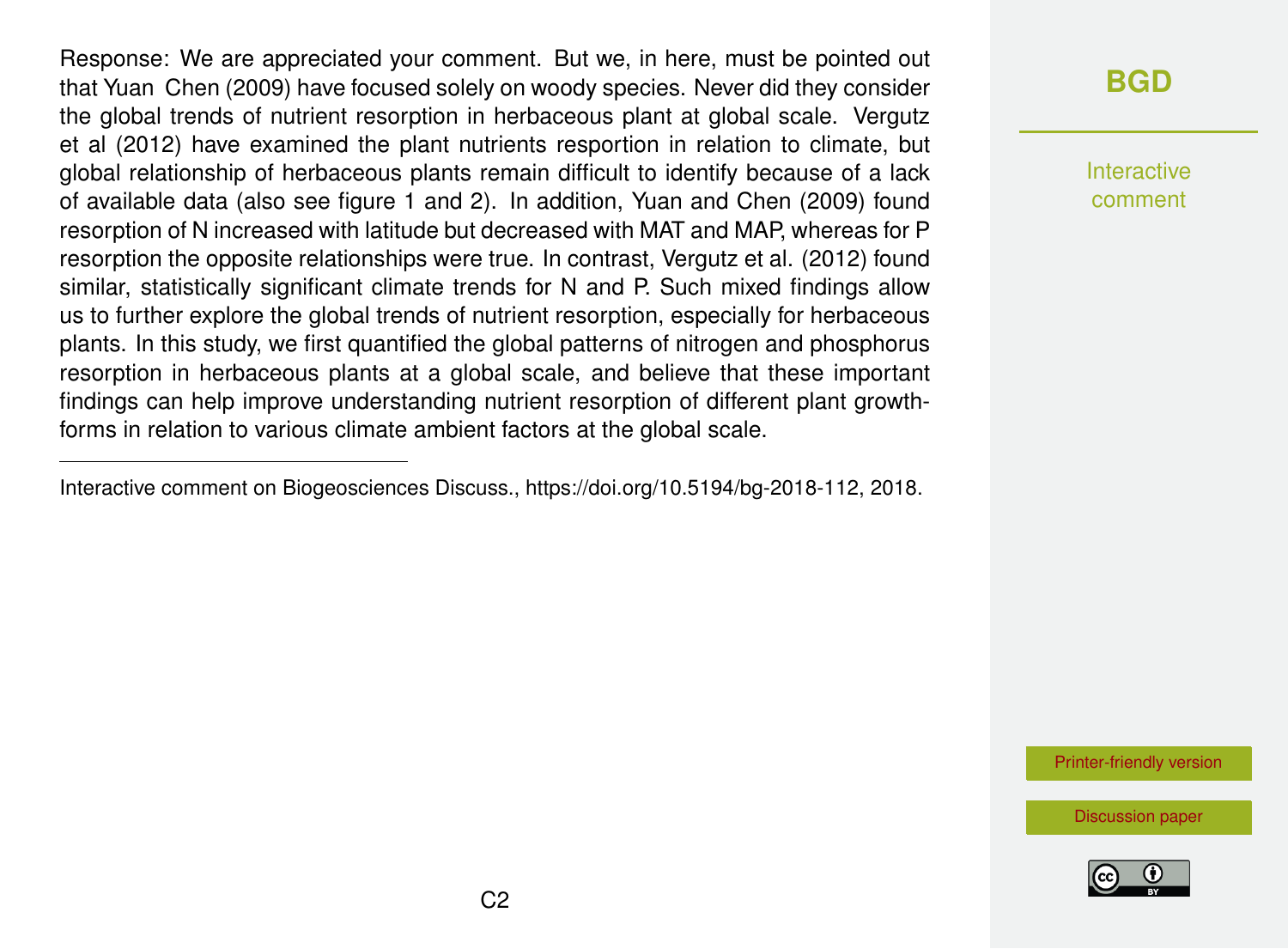## **[BGD](https://www.biogeosciences-discuss.net/)**

Interactive comment





[Printer-friendly version](https://www.biogeosciences-discuss.net/bg-2018-112/bg-2018-112-AC1-print.pdf)